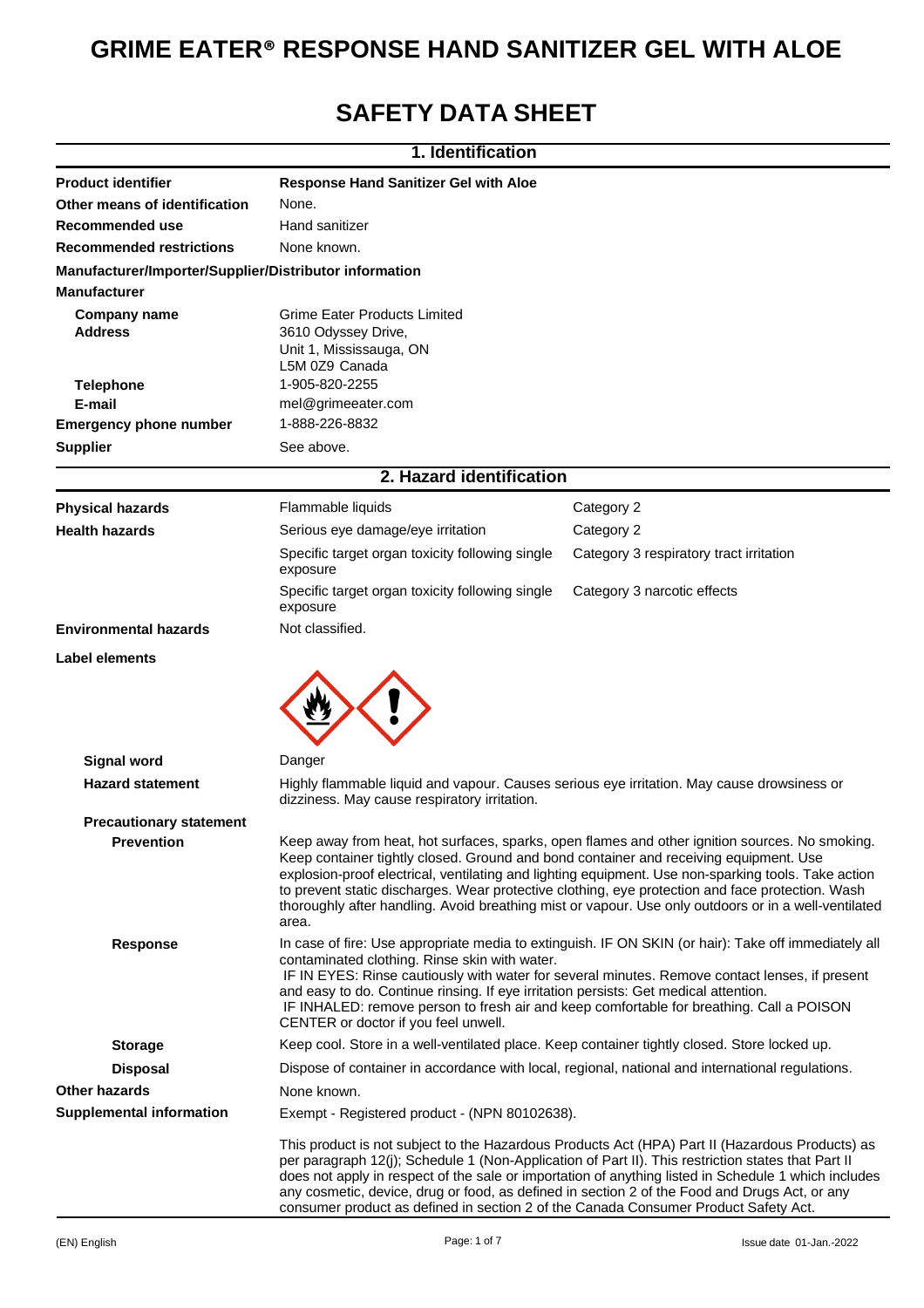|                                                                                  | 3. Composition/information on ingredients                                                                                                                                                                                                                                                                                                                                                                                                                                                                                                                                                                                                                                    |                   |            |
|----------------------------------------------------------------------------------|------------------------------------------------------------------------------------------------------------------------------------------------------------------------------------------------------------------------------------------------------------------------------------------------------------------------------------------------------------------------------------------------------------------------------------------------------------------------------------------------------------------------------------------------------------------------------------------------------------------------------------------------------------------------------|-------------------|------------|
| <b>Mixtures</b>                                                                  |                                                                                                                                                                                                                                                                                                                                                                                                                                                                                                                                                                                                                                                                              |                   |            |
| <b>Chemical name</b>                                                             | <b>Common name and synonyms</b>                                                                                                                                                                                                                                                                                                                                                                                                                                                                                                                                                                                                                                              | <b>CAS number</b> | %          |
| Ethanol                                                                          |                                                                                                                                                                                                                                                                                                                                                                                                                                                                                                                                                                                                                                                                              | 64-17-5           | $65 - 85*$ |
| <b>Composition comments</b>                                                      | *CANADA GHS: The exact percentage (concentration) of composition has been withheld as a<br>trade secret.                                                                                                                                                                                                                                                                                                                                                                                                                                                                                                                                                                     |                   |            |
|                                                                                  | 4. First-aid measures                                                                                                                                                                                                                                                                                                                                                                                                                                                                                                                                                                                                                                                        |                   |            |
| <b>Inhalation</b>                                                                | IF INHALED: remove person to fresh air and keep comfortable for breathing. Call a POISON<br>CENTRE or doctor if you feel unwell.                                                                                                                                                                                                                                                                                                                                                                                                                                                                                                                                             |                   |            |
| <b>Skin contact</b>                                                              | Stop use and ask a doctor if skin irritation develops.                                                                                                                                                                                                                                                                                                                                                                                                                                                                                                                                                                                                                       |                   |            |
| Eye contact                                                                      | When using this product avoid contact with eyes. If contact occurs, rinse thoroughly with water.                                                                                                                                                                                                                                                                                                                                                                                                                                                                                                                                                                             |                   |            |
| Ingestion                                                                        | If swallowed, call a poison control center or get medical help right away                                                                                                                                                                                                                                                                                                                                                                                                                                                                                                                                                                                                    |                   |            |
| <b>Most important</b><br>symptoms/effects, acute and<br>delayed                  | May cause respiratory irritation. May cause drowsiness and dizziness. Headache. Nausea,<br>vomiting. Severe eye irritation. Symptoms may include stinging, tearing, redness, swelling, and<br>blurred vision.                                                                                                                                                                                                                                                                                                                                                                                                                                                                |                   |            |
| Indication of immediate<br>medical attention and special<br>treatment needed     | Provide general supportive measures and treat symptomatically. Symptoms may be delayed.                                                                                                                                                                                                                                                                                                                                                                                                                                                                                                                                                                                      |                   |            |
| <b>General information</b>                                                       | For external use only Take off all contaminated clothing immediately. If you feel unwell, seek<br>medical advice (show the label where possible). Show this safety data sheet to the doctor in<br>attendance. Wash contaminated clothing before reuse. Avoid contact with eyes and skin. Keep out<br>of reach of children.                                                                                                                                                                                                                                                                                                                                                   |                   |            |
|                                                                                  | 5. Fire-fighting measures                                                                                                                                                                                                                                                                                                                                                                                                                                                                                                                                                                                                                                                    |                   |            |
| Suitable extinguishing media                                                     | Carbon dioxide. Water spray. Alcohol resistant foam. Dry chemical.                                                                                                                                                                                                                                                                                                                                                                                                                                                                                                                                                                                                           |                   |            |
| Unsuitable extinguishing<br>media                                                | Do not use water jet as an extinguisher, as this will spread the fire.                                                                                                                                                                                                                                                                                                                                                                                                                                                                                                                                                                                                       |                   |            |
| Specific hazards arising from<br>the chemical                                    | Vapours may form explosive mixtures with air. Vapours may travel considerable distance to a<br>source of ignition and flash back. During fire, gases hazardous to health may be formed.                                                                                                                                                                                                                                                                                                                                                                                                                                                                                      |                   |            |
| <b>Hazardous combustion</b><br>products                                          | May include and are not limited to: Oxides of carbon.                                                                                                                                                                                                                                                                                                                                                                                                                                                                                                                                                                                                                        |                   |            |
| Special protective equipment<br>and precautions for firefighters                 | Self-contained breathing apparatus and full protective clothing must be worn in case of fire.                                                                                                                                                                                                                                                                                                                                                                                                                                                                                                                                                                                |                   |            |
| <b>Fire fighting</b><br>equipment/instructions                                   | In case of fire and/or explosion do not breathe fumes. Move containers from fire area if you can do<br>so without risk.                                                                                                                                                                                                                                                                                                                                                                                                                                                                                                                                                      |                   |            |
| <b>Specific methods</b>                                                          | Use standard firefighting procedures and consider the hazards of other involved materials.                                                                                                                                                                                                                                                                                                                                                                                                                                                                                                                                                                                   |                   |            |
| <b>General fire hazards</b>                                                      | Highly flammable liquid and vapour.                                                                                                                                                                                                                                                                                                                                                                                                                                                                                                                                                                                                                                          |                   |            |
|                                                                                  | 6. Accidental release measures                                                                                                                                                                                                                                                                                                                                                                                                                                                                                                                                                                                                                                               |                   |            |
| <b>Personal precautions,</b><br>protective equipment and<br>emergency procedures | Keep unnecessary personnel away. Eliminate all ignition sources (no smoking, flares, sparks, or<br>flames in immediate area). Do not touch damaged containers or spilled material unless wearing<br>appropriate protective clothing. Ventilate closed spaces before entering them. Avoid breathing<br>mist/vapor. Local authorities should be advised if significant spillages cannot be contained. For<br>personal protection, see section 8 of the SDS.                                                                                                                                                                                                                    |                   |            |
| <b>Methods and materials for</b><br>containment and cleaning up                  | Eliminate all ignition sources (no smoking, flares, sparks, or flames in immediate area). Keep<br>combustibles (wood, paper, oil etc) away from spilled material. Take precautionary measures<br>against static discharge. Use only non-sparking tools. Stop the flow of material, if this is without<br>risk. Dike the spilled material, where this is possible. Use a non-combustible material like<br>vermiculite, sand or earth to soak up the product and place into a container for later disposal.<br>Following product recovery, flush area with water. Clean surface thoroughly to remove residual<br>contamination. For waste disposal, see section 13 of the SDS. |                   |            |
| <b>Environmental precautions</b>                                                 | Avoid discharge into drains, water courses or onto the ground. Do not discharge into lakes,<br>streams, ponds or public waters.                                                                                                                                                                                                                                                                                                                                                                                                                                                                                                                                              |                   |            |
|                                                                                  | 7. Handling and storage                                                                                                                                                                                                                                                                                                                                                                                                                                                                                                                                                                                                                                                      |                   |            |
| <b>Precautions for safe handling</b>                                             | Do not handle, store or open near an open flame, sources of heat or sources of ignition. Protect<br>material from direct sunlight. Take precautionary measures against static discharges. All<br>equipment used when handling the product must be grounded. Use non-sparking tools and<br>explosion-proof equipment. Wear appropriate personal protective equipment. Wash thoroughly                                                                                                                                                                                                                                                                                         |                   |            |

practices in handling this material.

after handling. Avoid contact with eyes. Avoid contact with clothing. Use good industrial hygiene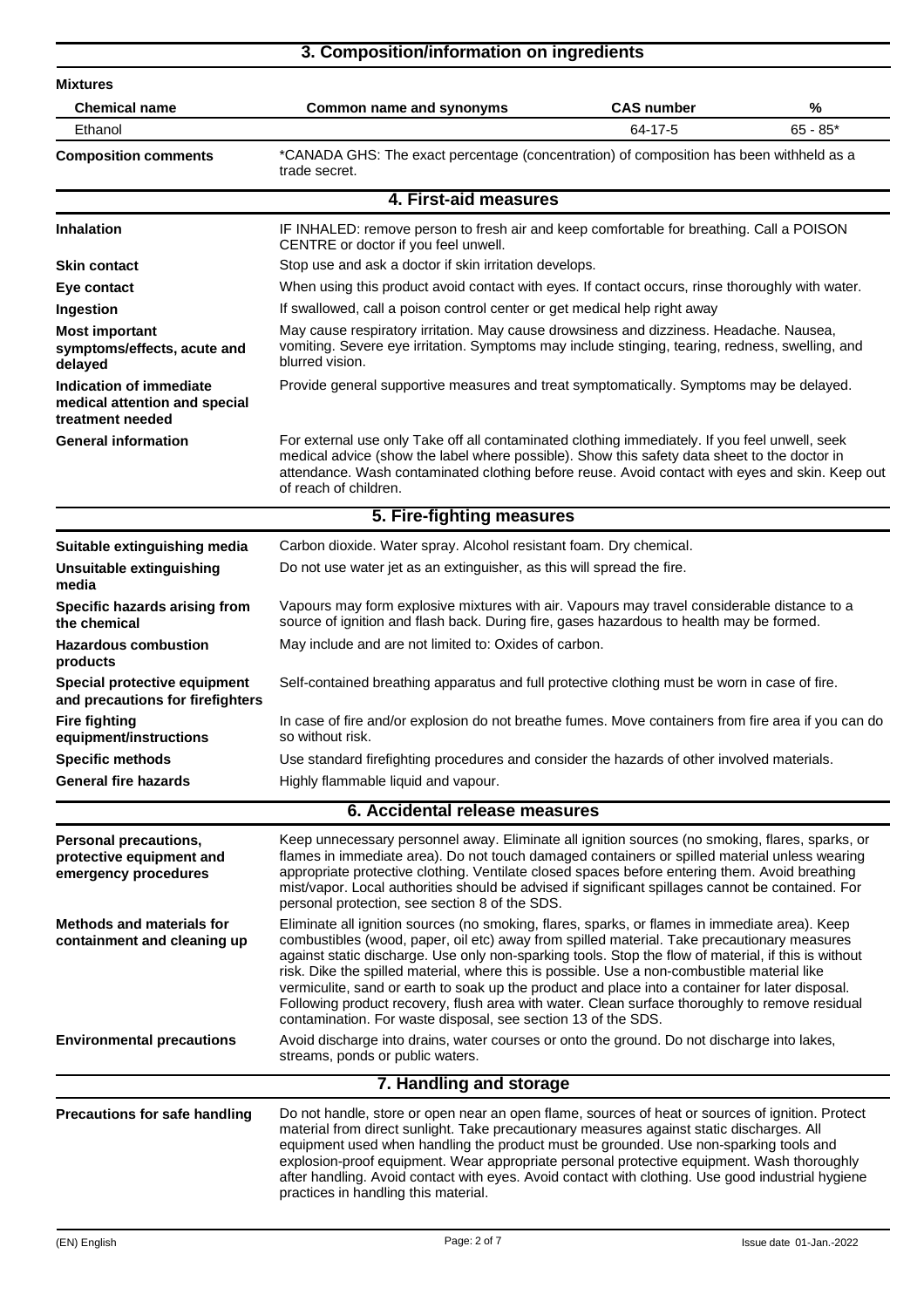Keep away from heat, sparks and open flame. Store in a cool, dry place out of direct sunlight. Store in a well-ventilated place. Store away from incompatible materials (see Section 10 of the SDS). Keep out of reach of children. Store locked up.

#### **8. Exposure controls/Personal protection**

| <b>Occupational exposure limits</b>     |                                                                                                                                                                                                                                                                                                                                                           |                                                                                                                                                                                 |  |  |
|-----------------------------------------|-----------------------------------------------------------------------------------------------------------------------------------------------------------------------------------------------------------------------------------------------------------------------------------------------------------------------------------------------------------|---------------------------------------------------------------------------------------------------------------------------------------------------------------------------------|--|--|
| <b>US. ACGIH Threshold Limit Values</b> |                                                                                                                                                                                                                                                                                                                                                           |                                                                                                                                                                                 |  |  |
| <b>Components</b>                       | Type                                                                                                                                                                                                                                                                                                                                                      | Value                                                                                                                                                                           |  |  |
| Ethanol (CAS 64-17-5)                   | <b>STEL</b>                                                                                                                                                                                                                                                                                                                                               | 1000 ppm                                                                                                                                                                        |  |  |
| <b>Components</b>                       | Canada. Alberta OELs (Occupational Health & Safety Code, Schedule 1, Table 2)<br>Type                                                                                                                                                                                                                                                                     | <b>Value</b>                                                                                                                                                                    |  |  |
| Ethanol (CAS 64-17-5)                   | <b>TWA</b>                                                                                                                                                                                                                                                                                                                                                | 1880 mg/m3<br>1000 ppm                                                                                                                                                          |  |  |
| Safety Regulation 296/97, as amended)   |                                                                                                                                                                                                                                                                                                                                                           | Canada. British Columbia OELs. (Occupational Exposure Limits for Chemical Substances, Occupational Health and                                                                   |  |  |
| <b>Components</b>                       | Type                                                                                                                                                                                                                                                                                                                                                      | Value                                                                                                                                                                           |  |  |
| Ethanol (CAS 64-17-5)                   | <b>STEL</b>                                                                                                                                                                                                                                                                                                                                               | 1000 ppm                                                                                                                                                                        |  |  |
|                                         | Canada. Manitoba OELs (Reg. 217/2006, The Workplace Safety And Health Act)                                                                                                                                                                                                                                                                                |                                                                                                                                                                                 |  |  |
| <b>Components</b>                       | <b>Type</b>                                                                                                                                                                                                                                                                                                                                               | Value                                                                                                                                                                           |  |  |
| Ethanol (CAS 64-17-5)                   | <b>STEL</b>                                                                                                                                                                                                                                                                                                                                               | 1000 ppm                                                                                                                                                                        |  |  |
| <b>Components</b>                       | Canada. Ontario OELs. (Control of Exposure to Biological or Chemical Agents)<br><b>Type</b>                                                                                                                                                                                                                                                               | Value                                                                                                                                                                           |  |  |
| Ethanol (CAS 64-17-5)                   | <b>STEL</b>                                                                                                                                                                                                                                                                                                                                               | 1000 ppm                                                                                                                                                                        |  |  |
| <b>Components</b>                       | Canada. Quebec OELs. (Ministry of Labor - Regulation respecting occupational health and safety)<br><b>Type</b>                                                                                                                                                                                                                                            | Value                                                                                                                                                                           |  |  |
| Ethanol (CAS 64-17-5)                   | <b>TWA</b>                                                                                                                                                                                                                                                                                                                                                | 1880 mg/m3<br>1000 ppm                                                                                                                                                          |  |  |
| <b>Components</b>                       | Canada. Saskatchewan OELs (Occupational Health and Safety Regulations, 1996, Table 21)<br><b>Type</b>                                                                                                                                                                                                                                                     | Value                                                                                                                                                                           |  |  |
| Ethanol (CAS 64-17-5)                   | 15 minute                                                                                                                                                                                                                                                                                                                                                 | 1250 ppm                                                                                                                                                                        |  |  |
|                                         | 8 hour                                                                                                                                                                                                                                                                                                                                                    | $1000$ ppm                                                                                                                                                                      |  |  |
| <b>Biological limit values</b>          | No biological exposure limits noted for the ingredient(s).                                                                                                                                                                                                                                                                                                |                                                                                                                                                                                 |  |  |
| Appropriate engineering<br>controls     | Ensure adequate ventilation.                                                                                                                                                                                                                                                                                                                              |                                                                                                                                                                                 |  |  |
| <b>Eye/face protection</b>              | Individual protection measures, such as personal protective equipment<br>Wear safety glasses with side shields.                                                                                                                                                                                                                                           |                                                                                                                                                                                 |  |  |
| <b>Skin protection</b>                  |                                                                                                                                                                                                                                                                                                                                                           |                                                                                                                                                                                 |  |  |
| <b>Hand protection</b>                  |                                                                                                                                                                                                                                                                                                                                                           | Not normally required when used as directed. When handling in large quantities or responding to<br>emergency situations, the use of appropriate skin protection is recommended. |  |  |
| Other                                   | Wear appropriate chemical resistant clothing. As required by employer code.                                                                                                                                                                                                                                                                               |                                                                                                                                                                                 |  |  |
| <b>Respiratory protection</b>           | Where exposure guideline levels may be exceeded, use an approved NIOSH respirator.<br>Respirator should be selected by and used under the direction of a trained health and safety<br>professional following requirements found in OSHA's respirator standard (29 CFR 1910.134),<br>CAN/CSA-Z94.4 and ANSI's standard for respiratory protection (Z88.2). |                                                                                                                                                                                 |  |  |
| <b>Thermal hazards</b>                  | Not applicable.                                                                                                                                                                                                                                                                                                                                           |                                                                                                                                                                                 |  |  |
| General hygiene<br>considerations       | Handle in accordance with good industrial hygiene and safety practices. When using, do not eat,<br>drink or smoke.                                                                                                                                                                                                                                        |                                                                                                                                                                                 |  |  |
|                                         | 9. Physical and chemical properties                                                                                                                                                                                                                                                                                                                       |                                                                                                                                                                                 |  |  |
|                                         |                                                                                                                                                                                                                                                                                                                                                           |                                                                                                                                                                                 |  |  |
| Appearance                              | Gel.                                                                                                                                                                                                                                                                                                                                                      |                                                                                                                                                                                 |  |  |
| <b>Physical state</b>                   | Liquid.                                                                                                                                                                                                                                                                                                                                                   |                                                                                                                                                                                 |  |  |
| Form                                    | Gel                                                                                                                                                                                                                                                                                                                                                       |                                                                                                                                                                                 |  |  |
| Colour                                  | Clear                                                                                                                                                                                                                                                                                                                                                     |                                                                                                                                                                                 |  |  |
| Odour                                   | Fragrant                                                                                                                                                                                                                                                                                                                                                  |                                                                                                                                                                                 |  |  |
| <b>Odour threshold</b>                  | Not available.                                                                                                                                                                                                                                                                                                                                            |                                                                                                                                                                                 |  |  |

**pH** 7 - 8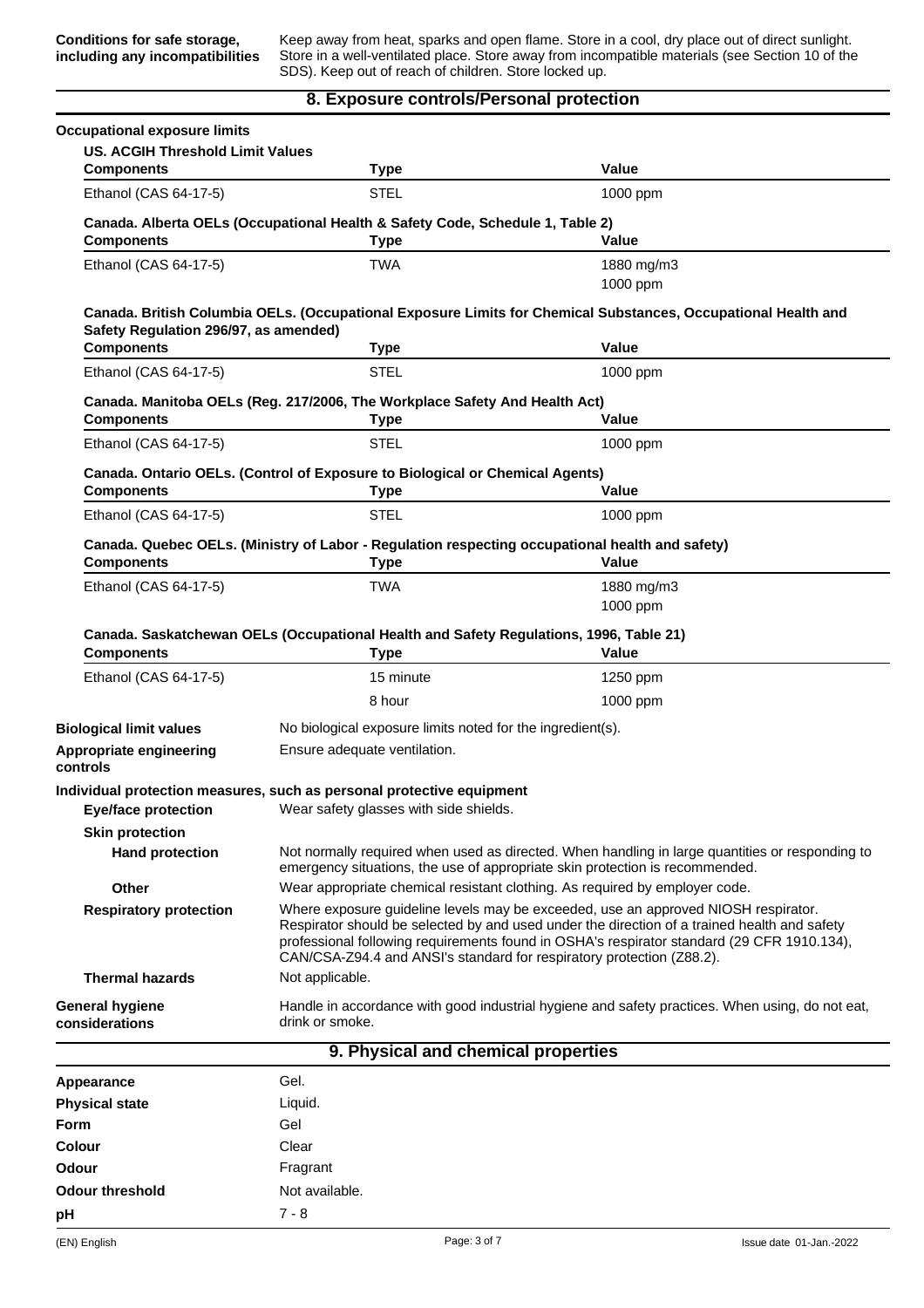| <b>Melting point/freezing point</b>                                                | Not available.                                                                                                                                                                                                |                                                  |  |
|------------------------------------------------------------------------------------|---------------------------------------------------------------------------------------------------------------------------------------------------------------------------------------------------------------|--------------------------------------------------|--|
| Initial boiling point and boiling<br>range                                         | Not available.                                                                                                                                                                                                |                                                  |  |
| <b>Flash point</b>                                                                 | 24.0 °C (75.2 °F)                                                                                                                                                                                             |                                                  |  |
| <b>Evaporation rate</b>                                                            | Not available.                                                                                                                                                                                                |                                                  |  |
| Flammability (solid, gas)                                                          | Not available.                                                                                                                                                                                                |                                                  |  |
| Upper/lower flammability or explosive limits                                       |                                                                                                                                                                                                               |                                                  |  |
| <b>Flammability limit - lower</b><br>(%)                                           | Not available.                                                                                                                                                                                                |                                                  |  |
| <b>Flammability limit - upper</b><br>$(\%)$                                        | Not available.                                                                                                                                                                                                |                                                  |  |
| Explosive limit - lower (%)                                                        | Not available.                                                                                                                                                                                                |                                                  |  |
| <b>Explosive limit - upper</b><br>(%)                                              | Not available.                                                                                                                                                                                                |                                                  |  |
| Vapour pressure                                                                    | Not available.                                                                                                                                                                                                |                                                  |  |
| Vapour density                                                                     | Not available.                                                                                                                                                                                                |                                                  |  |
| <b>Relative density</b>                                                            | Not available.                                                                                                                                                                                                |                                                  |  |
| Solubility(ies)<br>Solubility (water)                                              | Not available.                                                                                                                                                                                                |                                                  |  |
| <b>Partition coefficient</b><br>(n-octanol/water)                                  | Not available.                                                                                                                                                                                                |                                                  |  |
| <b>Auto-ignition temperature</b>                                                   | Not available.                                                                                                                                                                                                |                                                  |  |
| <b>Decomposition temperature</b>                                                   | Not available.                                                                                                                                                                                                |                                                  |  |
| <b>Viscosity</b>                                                                   | Not available.                                                                                                                                                                                                |                                                  |  |
|                                                                                    | 10. Stability and reactivity                                                                                                                                                                                  |                                                  |  |
| <b>Reactivity</b>                                                                  | The product is stable and non-reactive under normal conditions of use, storage and transport.                                                                                                                 |                                                  |  |
| <b>Chemical stability</b>                                                          | Material is stable under normal conditions.                                                                                                                                                                   |                                                  |  |
| <b>Possibility of hazardous</b><br>reactions                                       | No dangerous reaction known under conditions of normal use.                                                                                                                                                   |                                                  |  |
| <b>Conditions to avoid</b>                                                         | Keep away from heat, hot surfaces, sparks, open flames and other ignition sources. Do not mix<br>with other chemicals.                                                                                        |                                                  |  |
| Incompatible materials                                                             | Strong oxidising agents. Acids.                                                                                                                                                                               |                                                  |  |
| <b>Hazardous decomposition</b><br>products                                         | May include and are not limited to: Oxides of carbon.                                                                                                                                                         |                                                  |  |
|                                                                                    | 11. Toxicological information                                                                                                                                                                                 |                                                  |  |
| Information on likely routes of exposure                                           |                                                                                                                                                                                                               |                                                  |  |
| <b>Inhalation</b>                                                                  | May cause irritation to the respiratory system. May cause drowsiness and dizziness. Headache.<br>Nausea, vomiting. Prolonged inhalation may be harmful.                                                       |                                                  |  |
| <b>Skin contact</b>                                                                | No adverse effects due to skin contact are expected.                                                                                                                                                          |                                                  |  |
| Eye contact                                                                        | Causes serious eye irritation.                                                                                                                                                                                |                                                  |  |
| Ingestion                                                                          | May cause stomach distress, nausea or vomiting.                                                                                                                                                               |                                                  |  |
| Symptoms related to the<br>physical, chemical and<br>toxicological characteristics | May cause respiratory irritation. May cause drowsiness and dizziness. Headache. Nausea,<br>vomiting. Severe eye irritation. Symptoms may include stinging, tearing, redness, swelling, and<br>blurred vision. |                                                  |  |
| Information on toxicological effects                                               |                                                                                                                                                                                                               |                                                  |  |
| <b>Acute toxicity</b>                                                              | Not known.                                                                                                                                                                                                    |                                                  |  |
| <b>Components</b>                                                                  | <b>Species</b>                                                                                                                                                                                                | <b>Test Results</b>                              |  |
| Ethanol (CAS 64-17-5)                                                              |                                                                                                                                                                                                               |                                                  |  |
| <b>Acute</b>                                                                       |                                                                                                                                                                                                               |                                                  |  |
| Dermal                                                                             |                                                                                                                                                                                                               |                                                  |  |
| LD50                                                                               | Rabbit                                                                                                                                                                                                        | > 15800 mg/kg, SIDS initial assessment<br>report |  |
| Inhalation                                                                         |                                                                                                                                                                                                               |                                                  |  |
| <b>LC50</b>                                                                        | Mouse                                                                                                                                                                                                         | > 60000 ppm, 60 Minutes, ECHA                    |  |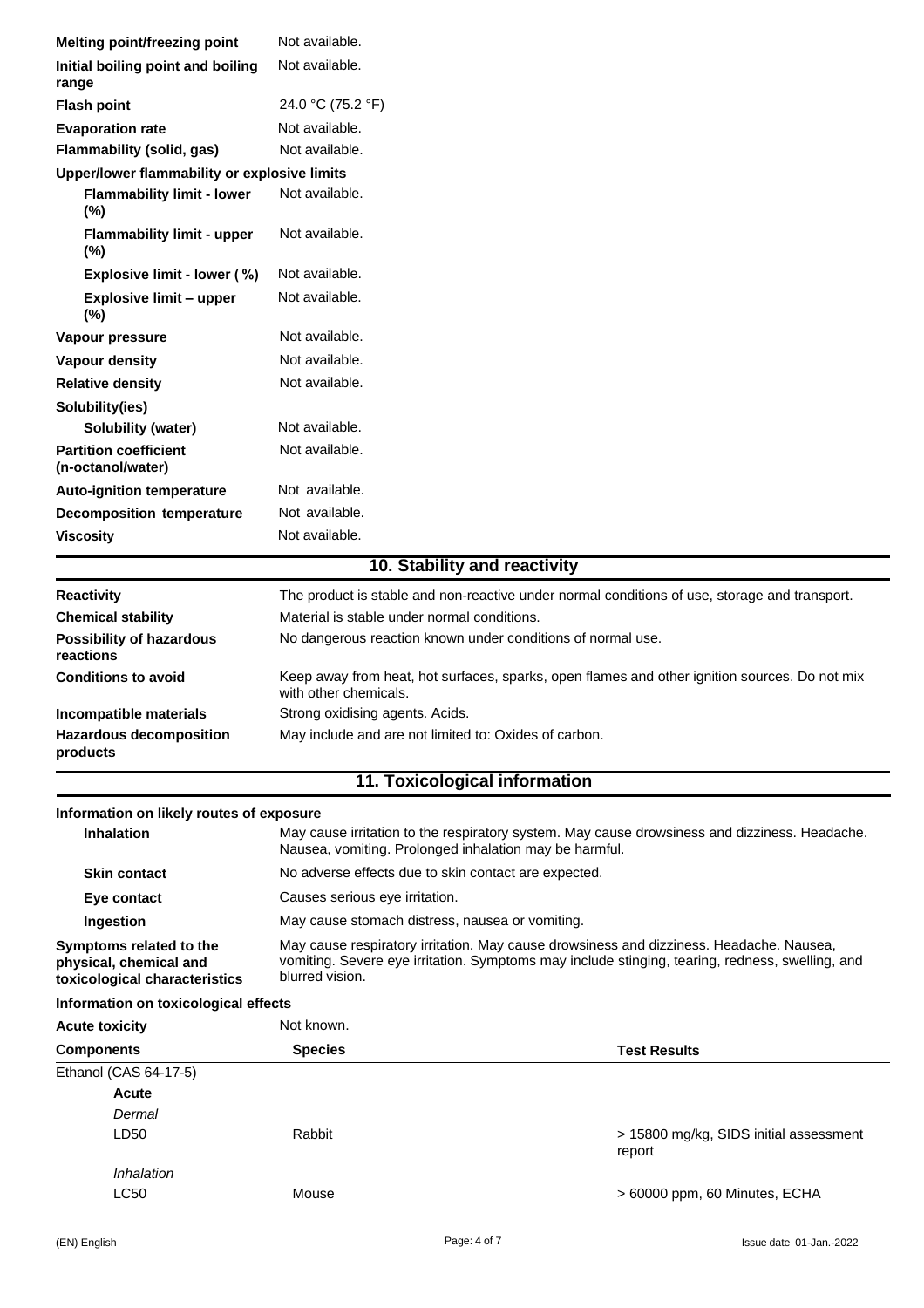| <b>Components</b>                                                 | <b>Species</b>                                                                               |                                                                                                                                                                                             | <b>Test Results</b>                                                                        |  |
|-------------------------------------------------------------------|----------------------------------------------------------------------------------------------|---------------------------------------------------------------------------------------------------------------------------------------------------------------------------------------------|--------------------------------------------------------------------------------------------|--|
|                                                                   | Rat                                                                                          |                                                                                                                                                                                             | 31623 ppm, 4 Hours, HMIRA                                                                  |  |
| Oral                                                              |                                                                                              |                                                                                                                                                                                             |                                                                                            |  |
| LD50                                                              | Rat                                                                                          |                                                                                                                                                                                             | 12400 mg/kg, ECHA                                                                          |  |
|                                                                   |                                                                                              |                                                                                                                                                                                             | 10470 mg/kg, ECHA                                                                          |  |
| <b>Skin corrosion/irritation</b>                                  |                                                                                              | Not expected to be a primary skin irritant.                                                                                                                                                 |                                                                                            |  |
| <b>Exposure minutes</b>                                           |                                                                                              | Not available.                                                                                                                                                                              |                                                                                            |  |
| Erythema value                                                    |                                                                                              | Not available.                                                                                                                                                                              |                                                                                            |  |
| Oedema value                                                      |                                                                                              | Not available.                                                                                                                                                                              |                                                                                            |  |
| Serious eye damage/eye<br>irritation                              |                                                                                              | Causes serious eye irritation.                                                                                                                                                              |                                                                                            |  |
| <b>Corneal opacity value</b>                                      |                                                                                              | Not available.                                                                                                                                                                              |                                                                                            |  |
| <b>Iris lesion value</b>                                          | Not available.                                                                               |                                                                                                                                                                                             |                                                                                            |  |
| <b>Conjunctival reddening</b><br>value                            | Not available.                                                                               |                                                                                                                                                                                             |                                                                                            |  |
| Conjunctival oedema value                                         | Not available.                                                                               |                                                                                                                                                                                             |                                                                                            |  |
| <b>Recover days</b>                                               | Not available.                                                                               |                                                                                                                                                                                             |                                                                                            |  |
| Respiratory or skin sensitisation                                 |                                                                                              |                                                                                                                                                                                             |                                                                                            |  |
| <b>Respiratory sensitisation</b>                                  |                                                                                              | Not a respiratory sensitizer.                                                                                                                                                               |                                                                                            |  |
| <b>Skin sensitisation</b>                                         |                                                                                              | This product is not expected to cause skin sensitisation.                                                                                                                                   |                                                                                            |  |
| Germ cell mutagenicity                                            |                                                                                              | No data available to indicate product or any components present at greater than 0.1% are<br>mutagenic or genotoxic.                                                                         |                                                                                            |  |
| Carcinogenicity                                                   |                                                                                              | Ethanol is not considered to be a carcinogenic component for this product. The product is not an<br>alcoholic beverage for consumption.                                                     |                                                                                            |  |
| <b>Reproductive toxicity</b>                                      |                                                                                              |                                                                                                                                                                                             | This product is not expected to cause reproductive or developmental effects.               |  |
| Specific target organ toxicity -<br>single exposure               |                                                                                              | May cause drowsiness and dizziness. May cause respiratory irritation.                                                                                                                       |                                                                                            |  |
| Specific target organ toxicity -<br>repeated exposure             |                                                                                              | Not classified.                                                                                                                                                                             |                                                                                            |  |
| <b>Aspiration hazard</b>                                          |                                                                                              | Not an aspiration hazard.                                                                                                                                                                   |                                                                                            |  |
| <b>Chronic effects</b>                                            |                                                                                              | Prolonged inhalation may be harmful.                                                                                                                                                        |                                                                                            |  |
| <b>Further information</b>                                        | Not available.                                                                               |                                                                                                                                                                                             |                                                                                            |  |
|                                                                   |                                                                                              | 12. Ecological information                                                                                                                                                                  |                                                                                            |  |
| <b>Ecotoxicity</b>                                                | See below                                                                                    |                                                                                                                                                                                             |                                                                                            |  |
|                                                                   |                                                                                              |                                                                                                                                                                                             |                                                                                            |  |
| <b>Ecotoxicological data</b><br><b>Components</b>                 |                                                                                              | <b>Species</b>                                                                                                                                                                              | <b>Test Results</b>                                                                        |  |
| Ethanol (CAS 64-17-5)                                             |                                                                                              |                                                                                                                                                                                             |                                                                                            |  |
| Crustacea                                                         | EC50                                                                                         | Daphnia                                                                                                                                                                                     | 11744.5 mg/L, 48 Hours                                                                     |  |
| <b>Aquatic</b>                                                    |                                                                                              |                                                                                                                                                                                             |                                                                                            |  |
| Crustacea                                                         | EC50                                                                                         | Water flea (Daphnia magna)                                                                                                                                                                  | 7.7 - 11.2 mg/L, 48 hours                                                                  |  |
| Fish                                                              | <b>LC50</b>                                                                                  |                                                                                                                                                                                             | Fathead minnow (Pimephales promelas) > 100 mg/L, 96 hours                                  |  |
| Persistence and degradability<br><b>Bioaccumulative potential</b> |                                                                                              | No data is available on the degradability of any ingredients in the mixture.                                                                                                                |                                                                                            |  |
| <b>Mobility in soil</b>                                           | No data available.                                                                           |                                                                                                                                                                                             |                                                                                            |  |
| <b>Mobility in general</b>                                        | Not available.                                                                               |                                                                                                                                                                                             |                                                                                            |  |
| Other adverse effects                                             |                                                                                              |                                                                                                                                                                                             | No other adverse environmental effects (e.g. ozone depletion, photochemical ozone creation |  |
|                                                                   | potential, endocrine disruption, global warming potential) are expected from this component. |                                                                                                                                                                                             |                                                                                            |  |
|                                                                   |                                                                                              | 13. Disposal considerations                                                                                                                                                                 |                                                                                            |  |
| <b>Disposal instructions</b>                                      |                                                                                              | Collect and reclaim or dispose in sealed containers at licensed waste disposal site. Dispose of<br>contents/container in accordance with local/regional/national/international regulations. |                                                                                            |  |
| Local disposal regulations                                        |                                                                                              | Dispose in accordance with all applicable regulations.                                                                                                                                      |                                                                                            |  |
| Hazardous waste code                                              |                                                                                              | The waste code should be assigned in discussion between the user, the producer and the waste<br>disposal company.                                                                           |                                                                                            |  |
|                                                                   |                                                                                              |                                                                                                                                                                                             |                                                                                            |  |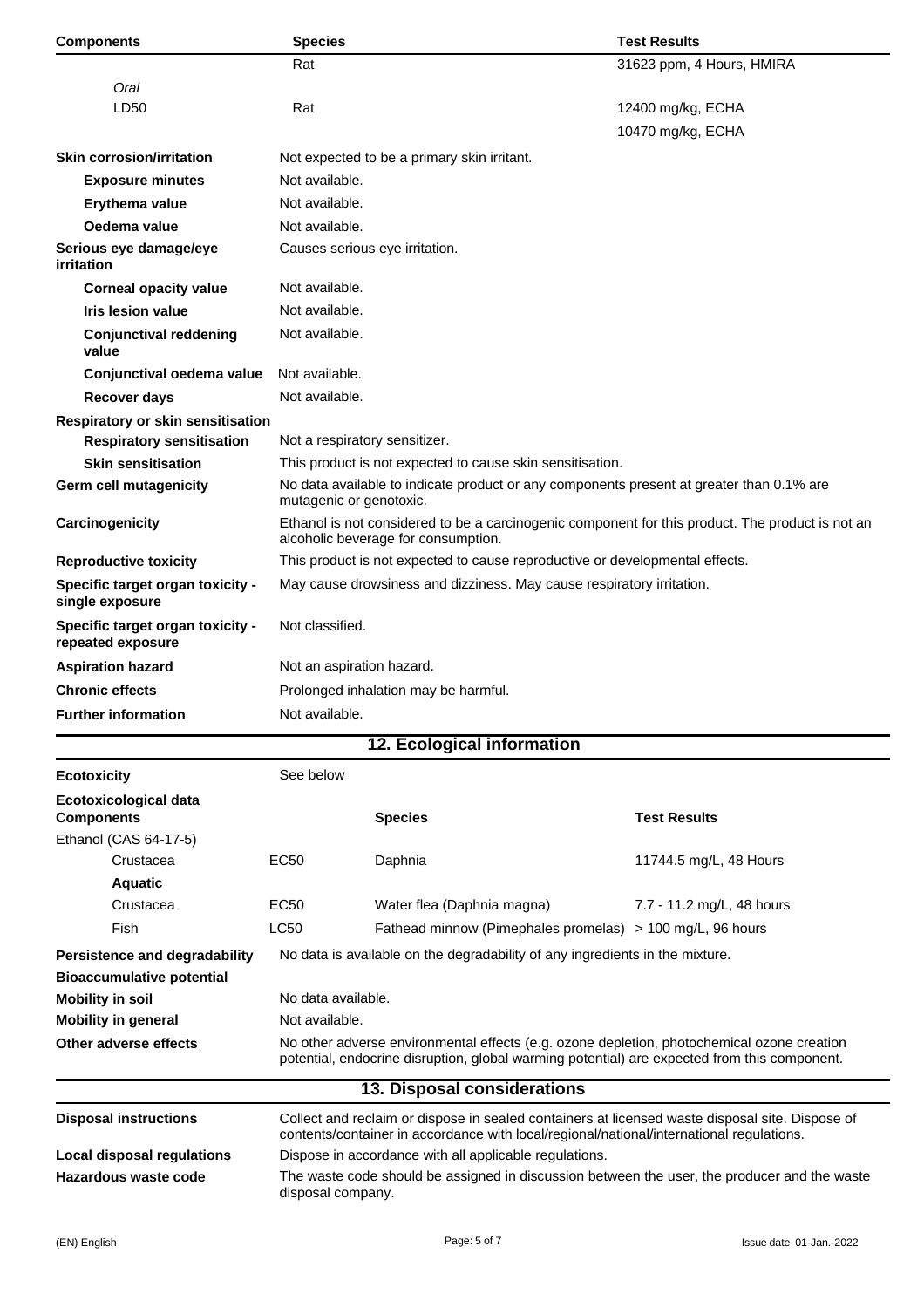| Waste from residues / unused<br>products                                                                                                                                                                                                                                                                                                                                                                                                                                                                                                                                                                                                                                                                                                   | Dispose of in accordance with local regulations. Empty containers or liners may retain some<br>product residues. This material and its container must be disposed of in a safe manner (see:<br>Disposal instructions).<br>Since emptied containers may retain product residue, follow label warnings even after container is<br>emptied. Empty containers should be taken to an approved waste handling site for recycling or<br>disposal.         |    |
|--------------------------------------------------------------------------------------------------------------------------------------------------------------------------------------------------------------------------------------------------------------------------------------------------------------------------------------------------------------------------------------------------------------------------------------------------------------------------------------------------------------------------------------------------------------------------------------------------------------------------------------------------------------------------------------------------------------------------------------------|----------------------------------------------------------------------------------------------------------------------------------------------------------------------------------------------------------------------------------------------------------------------------------------------------------------------------------------------------------------------------------------------------------------------------------------------------|----|
| <b>Contaminated packaging</b>                                                                                                                                                                                                                                                                                                                                                                                                                                                                                                                                                                                                                                                                                                              |                                                                                                                                                                                                                                                                                                                                                                                                                                                    |    |
|                                                                                                                                                                                                                                                                                                                                                                                                                                                                                                                                                                                                                                                                                                                                            | <b>14. Transport information</b>                                                                                                                                                                                                                                                                                                                                                                                                                   |    |
| General                                                                                                                                                                                                                                                                                                                                                                                                                                                                                                                                                                                                                                                                                                                                    | Canada: TDG Proof of Classification: Classification Method: Classified as per Part 2, Sections<br>2.1 - 2.8 of the Transportation of Dangerous Goods Regulations. If applicable, the technical<br>name and the classification of the product will appear below.                                                                                                                                                                                    |    |
| <b>Transportation of Dangerous Goods (TDG - Canada)</b><br><b>Basic shipping requirements:</b>                                                                                                                                                                                                                                                                                                                                                                                                                                                                                                                                                                                                                                             |                                                                                                                                                                                                                                                                                                                                                                                                                                                    |    |
| <b>UN number</b>                                                                                                                                                                                                                                                                                                                                                                                                                                                                                                                                                                                                                                                                                                                           | <b>UN1170</b>                                                                                                                                                                                                                                                                                                                                                                                                                                      |    |
| Proper shipping name                                                                                                                                                                                                                                                                                                                                                                                                                                                                                                                                                                                                                                                                                                                       | ETHANOL with more than 24% ethanol, by volume                                                                                                                                                                                                                                                                                                                                                                                                      |    |
| <b>Hazard class</b>                                                                                                                                                                                                                                                                                                                                                                                                                                                                                                                                                                                                                                                                                                                        | 3<br>$\mathsf{II}$                                                                                                                                                                                                                                                                                                                                                                                                                                 |    |
| Packing group<br><b>Packaging exceptions</b>                                                                                                                                                                                                                                                                                                                                                                                                                                                                                                                                                                                                                                                                                               | <1L - Limited Quantity                                                                                                                                                                                                                                                                                                                                                                                                                             |    |
| <b>TDG</b>                                                                                                                                                                                                                                                                                                                                                                                                                                                                                                                                                                                                                                                                                                                                 |                                                                                                                                                                                                                                                                                                                                                                                                                                                    |    |
|                                                                                                                                                                                                                                                                                                                                                                                                                                                                                                                                                                                                                                                                                                                                            |                                                                                                                                                                                                                                                                                                                                                                                                                                                    |    |
|                                                                                                                                                                                                                                                                                                                                                                                                                                                                                                                                                                                                                                                                                                                                            |                                                                                                                                                                                                                                                                                                                                                                                                                                                    |    |
|                                                                                                                                                                                                                                                                                                                                                                                                                                                                                                                                                                                                                                                                                                                                            |                                                                                                                                                                                                                                                                                                                                                                                                                                                    |    |
|                                                                                                                                                                                                                                                                                                                                                                                                                                                                                                                                                                                                                                                                                                                                            |                                                                                                                                                                                                                                                                                                                                                                                                                                                    |    |
|                                                                                                                                                                                                                                                                                                                                                                                                                                                                                                                                                                                                                                                                                                                                            |                                                                                                                                                                                                                                                                                                                                                                                                                                                    |    |
|                                                                                                                                                                                                                                                                                                                                                                                                                                                                                                                                                                                                                                                                                                                                            |                                                                                                                                                                                                                                                                                                                                                                                                                                                    |    |
|                                                                                                                                                                                                                                                                                                                                                                                                                                                                                                                                                                                                                                                                                                                                            |                                                                                                                                                                                                                                                                                                                                                                                                                                                    |    |
|                                                                                                                                                                                                                                                                                                                                                                                                                                                                                                                                                                                                                                                                                                                                            |                                                                                                                                                                                                                                                                                                                                                                                                                                                    |    |
|                                                                                                                                                                                                                                                                                                                                                                                                                                                                                                                                                                                                                                                                                                                                            | 15. Regulatory information                                                                                                                                                                                                                                                                                                                                                                                                                         |    |
|                                                                                                                                                                                                                                                                                                                                                                                                                                                                                                                                                                                                                                                                                                                                            |                                                                                                                                                                                                                                                                                                                                                                                                                                                    |    |
| <b>Canadian federal regulations</b><br>This product is not subject to the Hazardous Products Act (HPA) Part II (Hazardous Products) as<br>per paragraph 12(j); Schedule 1 (Non-Application of Part II). This restriction states that Part II does<br>not apply in respect of the sale or importation of anything listed in Schedule 1 which includes any<br>pest control product as defined in subsection 2(1) of the Pest Control Products Act, any explosive<br>as defined in section 2 of the Explosives Act, any cosmetic, device, drug or food, as defined in<br>section 2 of the Food and Drugs Act, any consumer product as defined in section 2 of the Canada<br>Consumer Product Safety Act and any wood or product made of wood. |                                                                                                                                                                                                                                                                                                                                                                                                                                                    |    |
|                                                                                                                                                                                                                                                                                                                                                                                                                                                                                                                                                                                                                                                                                                                                            | Exempt - Registered product - (NPN 80102638).                                                                                                                                                                                                                                                                                                                                                                                                      |    |
|                                                                                                                                                                                                                                                                                                                                                                                                                                                                                                                                                                                                                                                                                                                                            | Directions of Use:                                                                                                                                                                                                                                                                                                                                                                                                                                 |    |
|                                                                                                                                                                                                                                                                                                                                                                                                                                                                                                                                                                                                                                                                                                                                            | Supervise children when they use this product. For occasional and domestic use, rub thoroughly<br>into hands for at least 30 seconds. Allow to dry. Warnings For external use only<br>When using this product avoid contact with eyes. If contact occurs, rinse thoroughly with water.<br>Stop use and ask a doctor if irritation develops.<br>Keep out of reach of children. If swallowed, call a poison control center or get medical help right |    |
|                                                                                                                                                                                                                                                                                                                                                                                                                                                                                                                                                                                                                                                                                                                                            | away.<br>Flammability warning: Keep away from open flame and sources of heat.                                                                                                                                                                                                                                                                                                                                                                      |    |
|                                                                                                                                                                                                                                                                                                                                                                                                                                                                                                                                                                                                                                                                                                                                            | Canada NPRI VOCs with Additional Reporting Requirements: Mass reporting threshold/Identification Number                                                                                                                                                                                                                                                                                                                                            |    |
| Ethanol (CAS 64-17-5)                                                                                                                                                                                                                                                                                                                                                                                                                                                                                                                                                                                                                                                                                                                      | 1 TONNES                                                                                                                                                                                                                                                                                                                                                                                                                                           |    |
| Export Control List (CEPA 1999, Schedule 3)                                                                                                                                                                                                                                                                                                                                                                                                                                                                                                                                                                                                                                                                                                |                                                                                                                                                                                                                                                                                                                                                                                                                                                    |    |
| Not listed.                                                                                                                                                                                                                                                                                                                                                                                                                                                                                                                                                                                                                                                                                                                                |                                                                                                                                                                                                                                                                                                                                                                                                                                                    |    |
| <b>Greenhouse Gases</b>                                                                                                                                                                                                                                                                                                                                                                                                                                                                                                                                                                                                                                                                                                                    |                                                                                                                                                                                                                                                                                                                                                                                                                                                    |    |
| Not listed.                                                                                                                                                                                                                                                                                                                                                                                                                                                                                                                                                                                                                                                                                                                                |                                                                                                                                                                                                                                                                                                                                                                                                                                                    |    |
| <b>Precursor Control Regulations</b>                                                                                                                                                                                                                                                                                                                                                                                                                                                                                                                                                                                                                                                                                                       |                                                                                                                                                                                                                                                                                                                                                                                                                                                    |    |
| Not regulated.<br><b>WHMIS status</b>                                                                                                                                                                                                                                                                                                                                                                                                                                                                                                                                                                                                                                                                                                      |                                                                                                                                                                                                                                                                                                                                                                                                                                                    |    |
|                                                                                                                                                                                                                                                                                                                                                                                                                                                                                                                                                                                                                                                                                                                                            | Exempt                                                                                                                                                                                                                                                                                                                                                                                                                                             |    |
| <b>International regulations</b>                                                                                                                                                                                                                                                                                                                                                                                                                                                                                                                                                                                                                                                                                                           |                                                                                                                                                                                                                                                                                                                                                                                                                                                    |    |
| <b>Inventory status</b>                                                                                                                                                                                                                                                                                                                                                                                                                                                                                                                                                                                                                                                                                                                    |                                                                                                                                                                                                                                                                                                                                                                                                                                                    |    |
| Country(s) or region                                                                                                                                                                                                                                                                                                                                                                                                                                                                                                                                                                                                                                                                                                                       | On inventory (yes/no)*<br><b>Inventory name</b>                                                                                                                                                                                                                                                                                                                                                                                                    |    |
| Canada                                                                                                                                                                                                                                                                                                                                                                                                                                                                                                                                                                                                                                                                                                                                     | Domestic Substances List (DSL)                                                                                                                                                                                                                                                                                                                                                                                                                     | No |
| Canada                                                                                                                                                                                                                                                                                                                                                                                                                                                                                                                                                                                                                                                                                                                                     | Non-Domestic Substances List (NDSL)                                                                                                                                                                                                                                                                                                                                                                                                                | No |
|                                                                                                                                                                                                                                                                                                                                                                                                                                                                                                                                                                                                                                                                                                                                            | *A "Yes" indicates that all components of this product comply with the inventory requirements administered by the governing country(s)                                                                                                                                                                                                                                                                                                             |    |